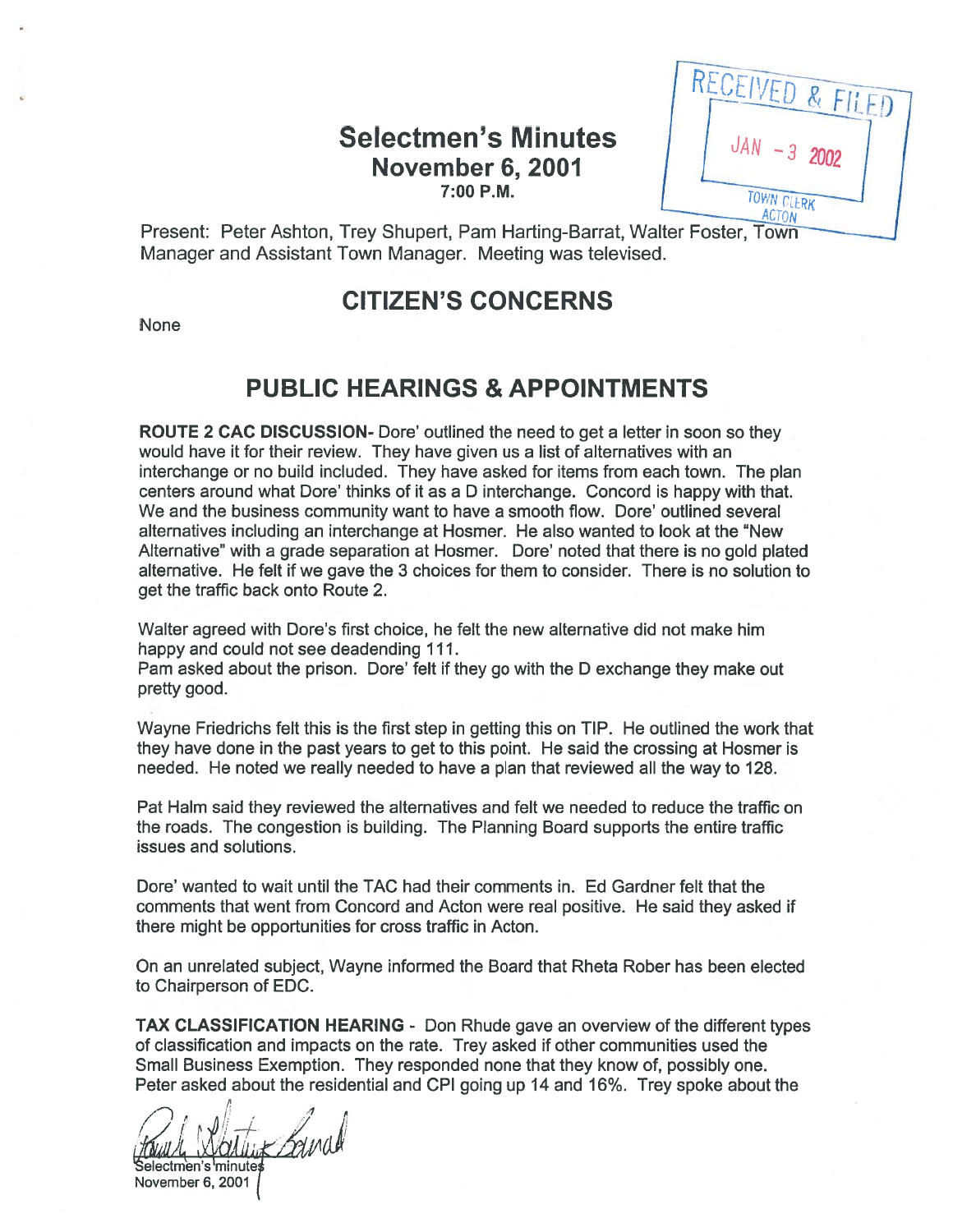Small Commercial Exemption and what communities used it. They contacted 3 others and they were not really happy with it.

Wayne Friedrichs — On behalf of EDC they encourage that we move back to uniform rate. They feel it is not fair to business community.

Charlie Kadlec — Urged that the rate be uniform.

David Didriksen — He spoke about small businesses and <sup>a</sup> fairness issue.

John Prendiville — Spoke about two issues. He felt that large businesses didn't care about <sup>a</sup> split rate, but it did effect small businesses. He spoke about the repor<sup>t</sup> that he and Jack Reetz prepared. He asked that we vote <sup>a</sup> common tax rate.

Bill Lawrence — Spoke in favor of returning to <sup>a</sup> uniform rate.

Chris Litterio — President of the Chamber — 350 members vast majority of those in Acton. They are in favor of the uniform tax. The economy is <sup>a</sup> huge issue, layoffs and things of that nature. They are asking for basic fairness and moving it back to level ground with the residents.

Mickey Williams asked about the effect of police and other services. Bill said they consume .12 cents Police, Fire. Peter said we should ask the Planning Board for their formula.

TREY SHUPERT – Moved to continue the tax class hearing to November  $20<sup>th</sup>$  at 8:00 p.m. WALTER FOSTER- Second. UNANIMOUS VOTE.

COMMITTEE INTERVIEW -SUSAN MILLER, BOARD OF ASSESSORS- She wanted to help and since she is trained and had served on the Board of Assessors she felt that she should volunteer. She also is very interested in helping the elderly so they don't have to move. DORE' HUNTER — Move to appoint Susan Miller as alternate member of the Board of Assessors with <sup>a</sup> term to end 6/30/04— PAM HARTING-BARRAT - Second. UNANIMOUS VOTE

## SELECTMEN'S BUSINESS

BOARD OF SELECTMEN'S MEETING SCHEDULE- Moving to Monday night meetings and doing this at the beginning of the year. Peter felt we might need an in between meeting during the first week in January due to the length of the time from our December meeting to the first scheduled January meeting.

Trey would prefer Mondays but understood we might have to have extra meetings to work around Monday holidays.

Dore' felt it could be worked out.

Walter did not have problem.

Keep the  $2^{nd}$  of January open for an extra meeting.

SEWER DISCUSSION — DRY HOOK-UPS AND TIMING - Peter felt we needed to address this issue as soon as possible. They need to have <sup>a</sup> start date and asked the Town Manager to update the Board on DEP issues. Don reported that the Maynard tie

Selectmen's minutes November 6, 2001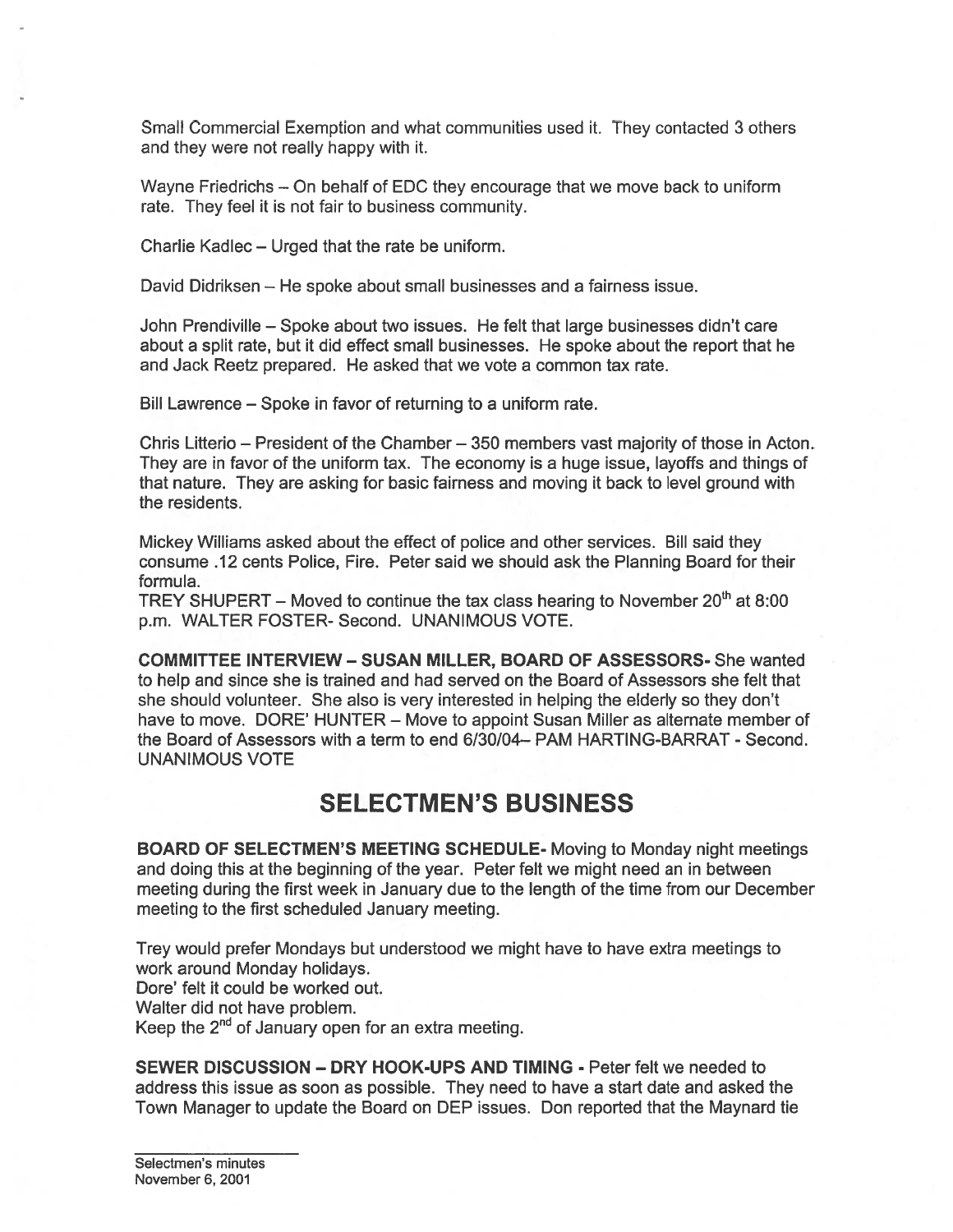in would not work at this presen<sup>t</sup> time, as they have not approached maximum capacity. Walter felt we need to allow the dry hook-ups and could not suppor<sup>t</sup> the camera purchase unless we had other ways to use it. Trey felt we should allow them to dry hook-up. Dore' felt <sup>a</sup> letter needed to be drafted by the Town Manager outlining the rules and consequences and expectations if we sense <sup>a</sup> problem.

DORE' HUNTER - Moved we ask the Town Manager to draft <sup>a</sup> dry hookup and contractual agreemen<sup>t</sup> to include inspections and significant penalty for putting waste in to the system without permission. TREY SHUPERT — Second. UNANIMOUS VOTE.

Start Up Date — Peter wanted to have the <sup>p</sup>lant up <sup>a</sup> running sooner than later. Don Johnson was asked his recommendation. Don said the down side is starting early costs \$38,000 per month for O&M. Peter felt we needed <sup>a</sup> firm start date to ge<sup>t</sup> the big users on line. Dore' felt we needed to ge<sup>t</sup> answers for DEP. Don said he would not go sooner than December 15<sup>th</sup>.

Trey felt that he would be more comfortable with Jan 1<sup>st</sup>. Peter agreed. DORE' HUNTER – Move we advertise that the plant will be coming on line Jan  $1^{st}$ . PAM HARTING-BARRAT. UNANIMOUS VOTE.

MBTA PROGRAM FOR MASS TRANSPORTATION — They discussed the draft letter and made additional informal suggestions. Walter asked that Roland and David Abbt include the bike lockers and shelter. TREY SHUPERT - Moved to authorize Selectman Hunter to move forward with the letter and sign the letter. PAM HARTING-BARRAT — UNANIMOUS VOTE.

### OTHER BUSINESS

Towne Building progress — Peter said they are looking at Jero Nesson who runs such <sup>a</sup> space in Maynard. We are in the process of contacting Mr. Nesson to ge<sup>t</sup> his ideas.

ALG — Peter gave an update on the Budgets and has asked staff to come in with <sup>a</sup> budget with no increase over Proposition  $2 \frac{1}{2}$  levy limits.

# CONSENT AGENDA

DORE' HUNTER - Moved to approve. PAM HARTING—BARRAT. Second. UNANIMOUS VOTE. Pulled Lelaynois - DORE' HUNTER — Moved to gran<sup>t</sup> the One Day Liquor License to Gerard LaBrosse if their taxes are up to date. PAM HARTING BARRAT Second. UNANIMOUS VOTE.

# TOWN MANAGER'S REPORT

Don discussed the invitation to Norm Cohen's party in Lexington.

JACO - Don reported we have <sup>a</sup> preliminary finding of <sup>96</sup> out of <sup>100</sup> for the Nursing Re certification.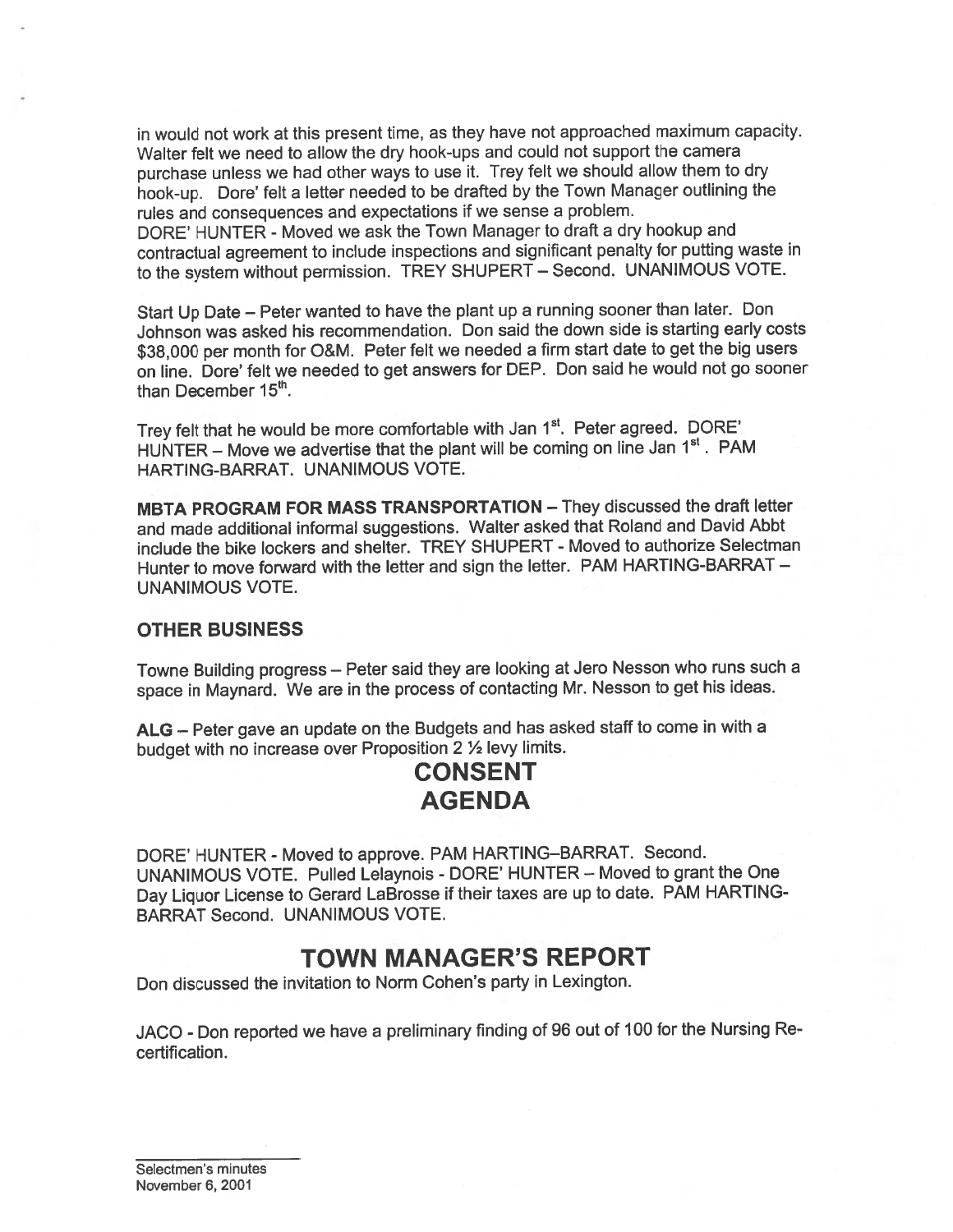November 2, 2001

TO: Board of Selectmen

FROM: Peter Ashton, Chairman

SUBJECT: Selectmen's Report

# November 6, 2001 PLEASE NOTE THAT THE MEETING BEGINS AT 7:00 P.M.

### I. CITIZEN'S CONCERNS

### II. PUBLIC HEARINGS & APPOINTMENTS

- 1. 7:05 TOWN CLERK INTERVIEW— Ms. Sally Bond.
- 2. 7:30 ROUTE 2 CAC DISCUSSION
- 3. 8:00 TAX CLASSIFICATION HEARING
- 4. 8:30 COMMITTEE INTERVIEW Enclosed please find Ms. Susan Miller's Resource Sheet and VCC recommendation to appoint Ms. Miller as an Alternate member to the Board of Assessors, term to end 6/30/2004.

### III. SELECTMEN'S BUSINESS

5. BOARD OF SELECTMEN MEETING SCHEDULE — The Chairman wishes to discuss options for rescheduling selectmen's meeting night to Mondays.

- 6. SEWER DISCUSSION DRY HOOK-UPS AND TIMING
- 7. MBTA PROGRAM FOR MASS TRANSPORTATION
- 8. OTHER BUSINESS

## IV CONSENT AGENDA

9. COMMITTEE APPOINTMENT - Enclosed please find Mary Utt's Citizen Resource Sheet and VCC's recommendation to appoint her to the Transportation Advisory Committee as an Associate Member for <sup>a</sup> one year term to end June 30, 2002.

10. ONE DAY LIQUOR LICENSE REQUEST — LeLyonnais for Sunday November 18, 2001.

## V. TOWN MANAGER'S REPORT

## VI EXECUTIVE SESSION

### ADDITIONAL INFORMATION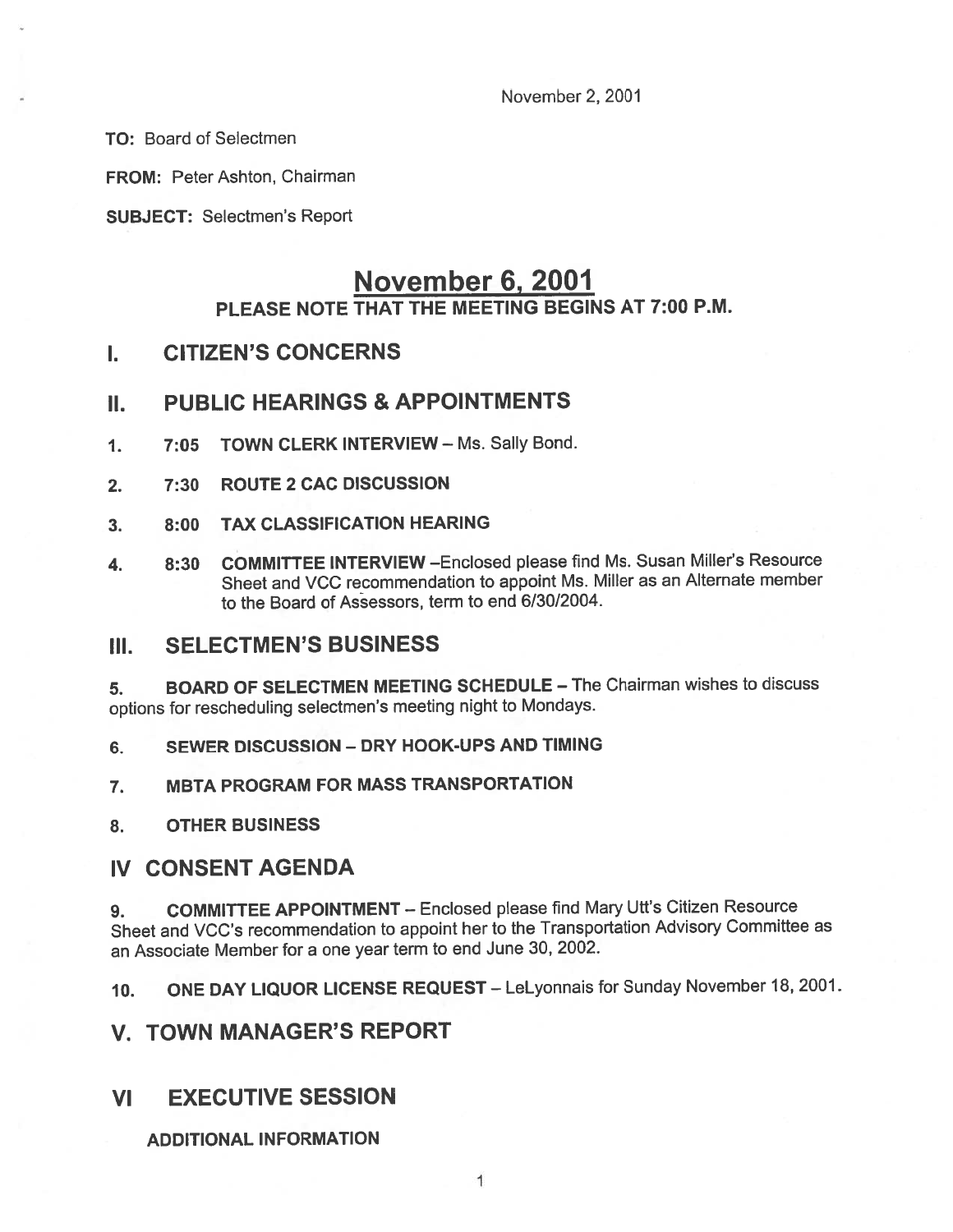Enclosed <sup>p</sup>lease find additional correspondence that is strictly informational and requires no Board action.

### FUTURE AGENDAS

To facilitate scheduling for interested parties, the following items are scheduled for discussion on future agendas. This IS NOT <sup>a</sup> complete Agenda.

### Mtgs. Begin at 7:00 P.M.

Nov. 20 Public Safety Building Presentation Dec. 4

Dec 18 Town Budget Presentation

### GOALS 2001-2002

- 1. Resolution of on-going Labor Negotiations (Peter/Trey)
- 2. Improve Communication with Town Boards (Peter)
- 3. Towne Building Reuse (Walter/Dore')
- 4. ALG process be used for purpose of Budget Planning for FY '02 (Peter/Trey)
- 5 Residential and Commercial Growth (Walter/Trey/Pam)
- 6. Open Space and Recreation Plan (Peter/Walter)
- 7. Health Insurance Trust Agreement (Peter)
- 8. HDC Bylaw Review (Dore'/Peter)
- 9. Decision on Pentamation Accounting System (Dore'/Pam)
- 10. Process Planning for "Life after NESWC" (Pam)

#### FY 2000 GOALS carried forward

- 11. Public Safety Facility (Dore'/Trey)
- 12. Determine future of Vallencourt House 17 Woodbury Lane.
- 13. Provide looking at salary levels in the organization, include liaison with Personnel Board (Trey /Peter)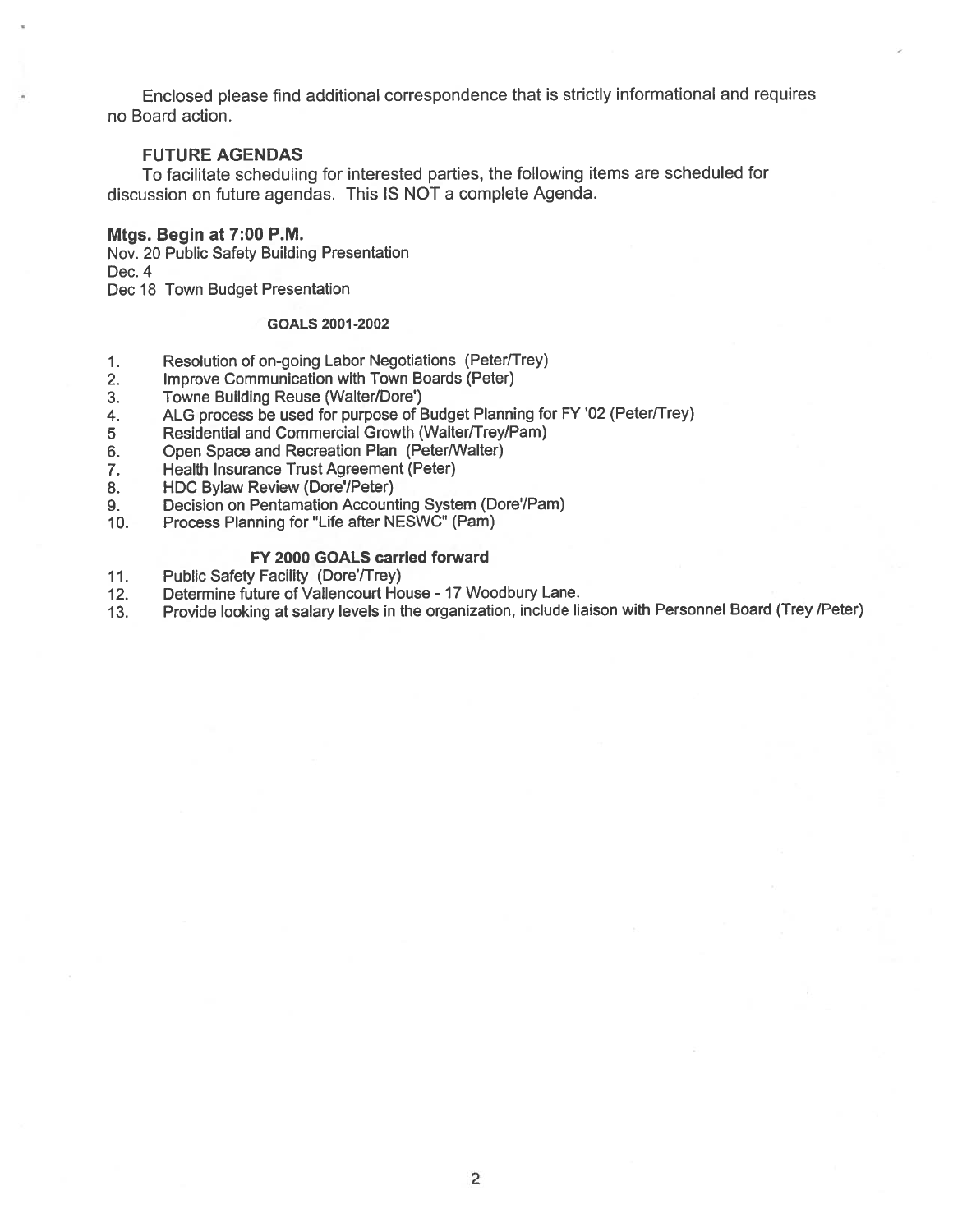## Selectmen's Minutes November 20, 2001 7:00 P.M.

Present: Peter Ashton, Trey Shupert, Pam Harting-Barrat, Dote' Hunter, Walter Foster, Town Manager and Assistant Town Manager. Meeting was televised.

# CITIZEN'S CONCERNS

Citizen Hunter speaking about ANN, updated the Board on their progress to establish <sup>a</sup> steering committee. They have 18 people who will be neighborhood contacts. Precinct 3 in the West Acton area has the highest number of volunteers. He noted we are <sup>a</sup> spin off of Concord's program and urged anyone interested to come forward to participate.

# PUBLIC HEARINGS & APPOINTMENTS

PUBLIC SAFETY FACILITIES —Chief Widmayer gave <sup>a</sup> presentation on the different scenarios that have been developed. Peter asked if he felt the plan would be ready for April Town meeting. He asked the steering committee for their position. Peter also asked about signalization at Hayward Road. Don said they spoke about it at the Budget meeting and it is high on the list.

Walter asked if we could lease the police firing range. The Chief said it was <sup>a</sup> possibility and they feel it could attract other communities. Trey felt they would need to monitor the outside use.

Pam was in favor of regionalization of the range.

Charlie again noted that the Steering Committee has not voted to suppor<sup>t</sup> the number and/or size of he PSF. He wanted to make the citizens aware that it is going to cost 8 million. He doesn't think we need to spend that much and spoke about inflation and felt it was irrelevant. He is concerned that they will work out details on <sup>a</sup> concep<sup>t</sup> that will not be approved. He says they need <sup>a</sup> station but not that size. He wants to see the type of bldg. 5 million would look like. That is not par<sup>t</sup> of the scope and not looked at.

Jack Reetz gave an overview of the presentation for Fire Stations needs. Dore' noted that the Steering committee accepted it unanimously.

They have looked at the options of doing nothing or adding <sup>a</sup> station. They recommend option 2 and do not feel they will need <sup>a</sup> fourth station. The ladder truck would be moved to North Acton. This plan will meet the needs of the community and can be implemented in stages.

Pam spoke about the potential increase in responses for the assisted living and suburban Manor.

The Board thanked Jack for his presentation.

Selectmen's minutes November 20, 2001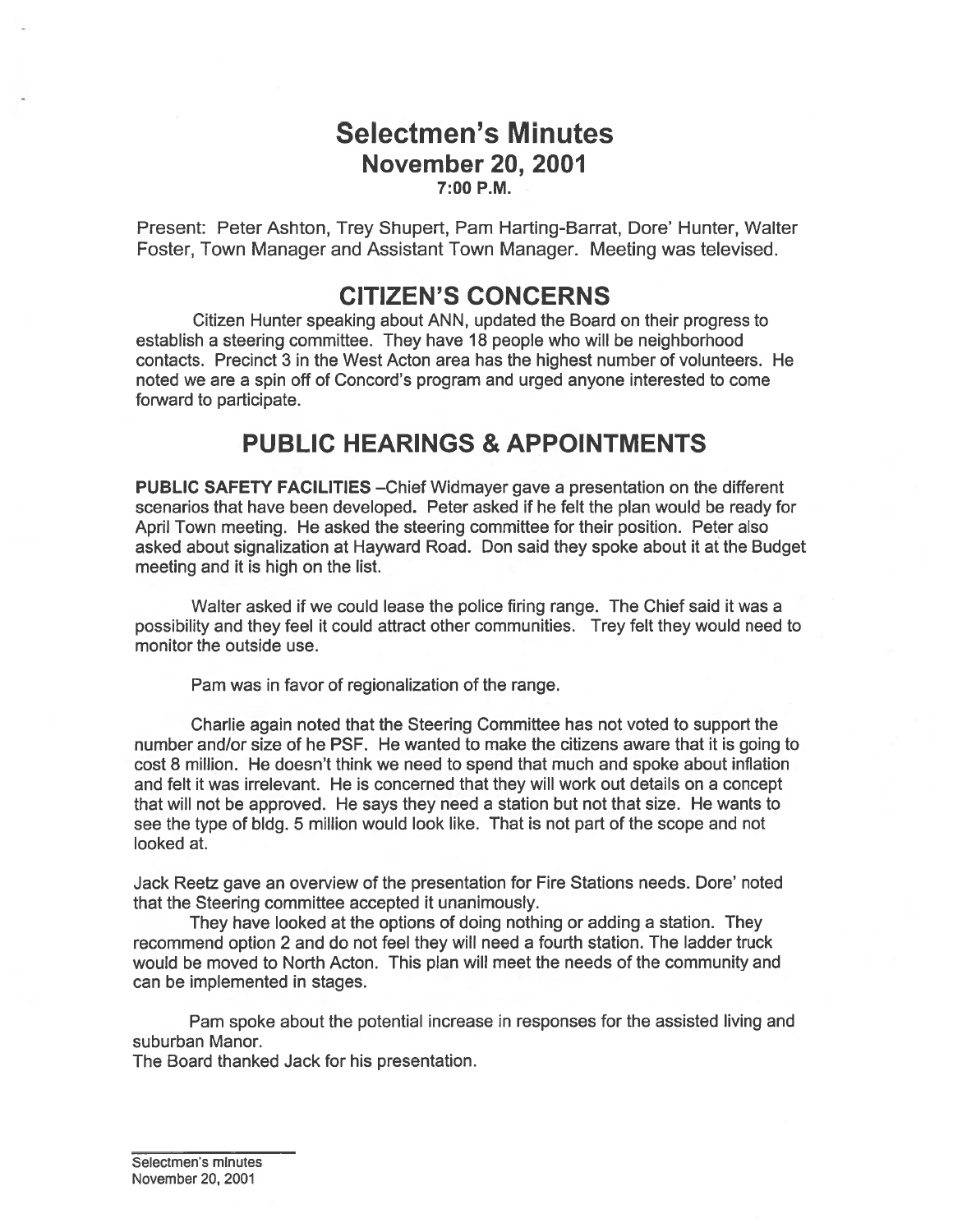TAX CLASSIFICATION HEARING — Don Rhude noted we now have the State's approva<sup>l</sup> of our numbers. What needs to be done now is to review which option will be taken. Peter noted it is <sup>a</sup> difficult and <sup>a</sup> political issue. He has looked at several observations/and opinions. We are all members of the same community and he believes that, as such no one should ge<sup>t</sup> different treatment. Peter spoke about us being <sup>a</sup> business friendly community. He said that he wanted to stay at the 55% /45 Split, but would look deeper into this as the year goes by and economic conditions change.

Dore' noted that this is his  $18<sup>th</sup>$  year of making this decision. He doesn't see any particular reason to adjust the numbers to level the rate. Dore' said he will vote for uniform rate.

Trey said that he has concerns about many businesses that have been struggling. The business community and residents have said we should have <sup>a</sup> uniform rate. He asked many questions but go<sup>t</sup> no response to his reques<sup>t</sup> for information from the business community. He felt that the split would not discourage new businesses from coming to Acton. He supports the 5% split.

Pam noted that she has been contacted by business owners and urged to return to the uniform rate. She asked for the effect on businesses. She asked if they really felt that the split would cause <sup>a</sup> business to move or relocate elsewhere. It is felt it was perception and <sup>a</sup> fairness issue, and who benefits.

Walter said that he has heard the fairness and dollar issue that businesses don't use all the services. He feels that business and citizens are drawn here for the school service. He would be in favor of going back the uniform rate. DORE' HUNTER - Moved to go from <sup>a</sup> 5% shift to uniform rate, no other exemptions — PAM HARTING BARRAT — second. Peter and Trey voting No — Motion Passes 3-2.

TOWN CLERK INTERVIEW -The Board interviewed Ed Ellis for the Town Clerk's Position. The Board asked questions regarding the operation of the department and asked what changes he might make. He noted he is happy with the computer that they use provided by the State. The Board thanked him for interviewing. The Board discussed the appointment and all agree<sup>d</sup> to appoint Ed as permanen<sup>t</sup> Town Clerk for <sup>a</sup> term of <sup>3</sup> years. PAM HARTING-BARRAT -move to appoint Ed Ellis to position of Town Clerk. TREY SHUPERT — Second. UNANIMOUS VOTE.

EAST ACTON VILLAGE LANDSCAPING IMPROVEMENTS - Peter asked if Staff had any input on this. Ed Pearson has spoken with Roland, Dean and David; he asked the Board <sup>g</sup>ive them time as we have little manpower. Dean has cleared brush already. <sup>A</sup> topo survey would take longer to complete. Peter asked about the cost. Mickey Williams said they want it as <sup>a</sup> central point and hopes the Rail trail will eventually go through. They want to have it <sup>a</sup> small par<sup>k</sup> and the <sup>p</sup>lantings will be chosen so that it will be inviting.

## SELECTMEN'S BUSINESS

DRUMMER FARMS SNOW PLOWING APPEAL — The Board discussed the reques<sup>t</sup> for <sup>p</sup>lowing. The Board did not want to set <sup>a</sup> precedent by rescinding <sup>a</sup> vote. Dore' said we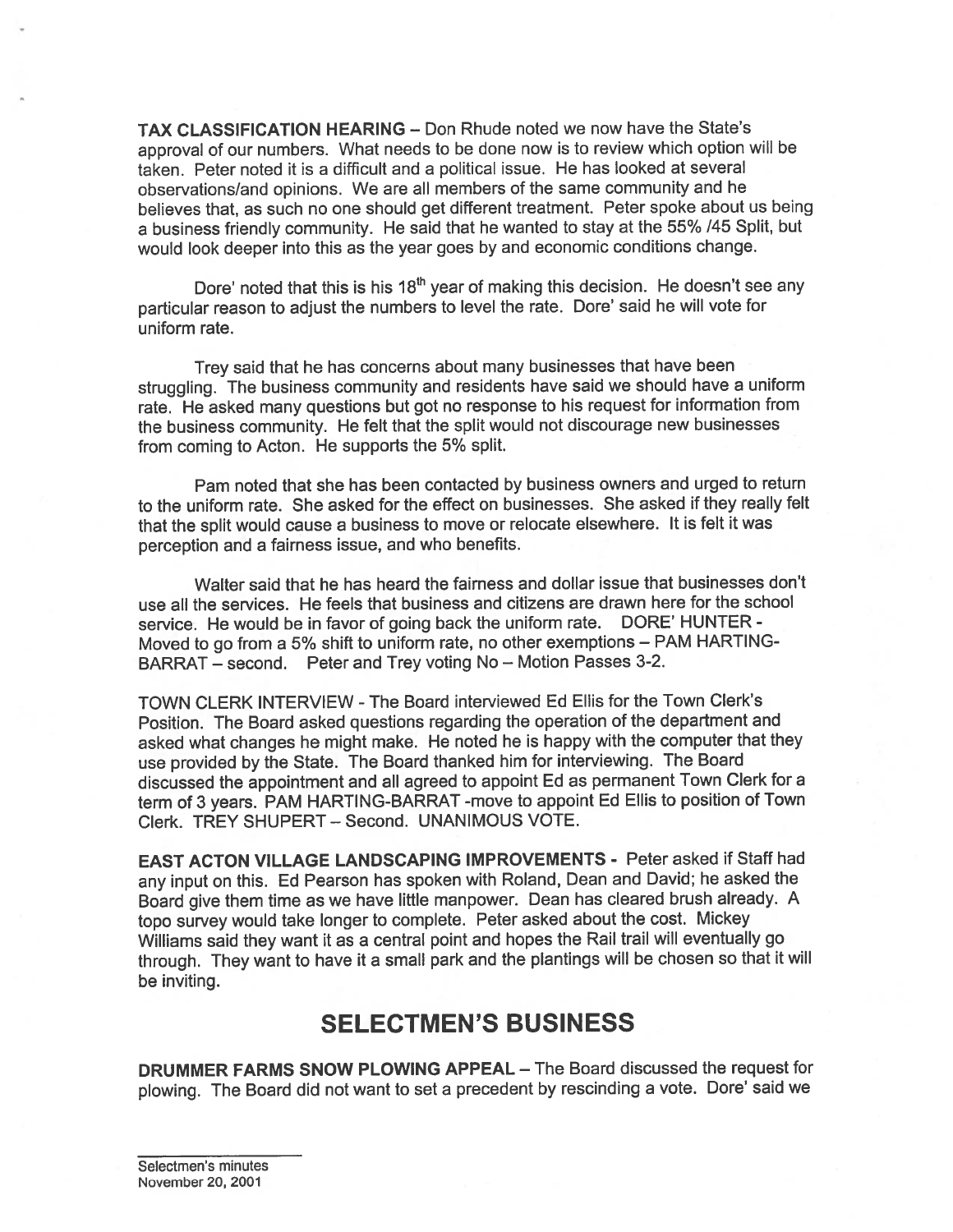should have <sup>a</sup> condo trustee presen<sup>t</sup> at the next meeting to explain the history of the posting of the road.

MEETING(S) WITH THE SEWER DISTRICT OWNERS- Peter wanted to know if the Board felt they needed another meeting with the owners. He reported on <sup>a</sup> conversation with Pam Resor. Peter suggested <sup>a</sup> meeting on December 10th and to book <sup>a</sup> room at the Senior High Space. Peter spoke about the Mill Corner reques<sup>t</sup> that they need to respond in <sup>a</sup> timely manner.

### OTHER BUSINESS

Trey noted that Don sent the letter to <sup>45</sup> Martin Street. The owner is not happy with any of the options. He suggested that Don meet with him one more time. We could vote to revise the district, as he is not <sup>a</sup> mandatory hook up. They could have <sup>a</sup> Contingent Vote -DORE' HUNTER — Moved to redraw the district to leave <sup>45</sup> Main Street out and to return his money. TREY SHUPERT — Second. UNANIMOUS VOTE.

# CONSENT AGENDA

TREY SHUPERT - Moved to approve with the One-Day Liquor for the Church of the Good Shepherd on hold, as well as the One-Day Liquor for LeLyonaise held. — PAM HARTING-BARRAT. Second. UNANIMOUS VOTE.

LeLyonaise - DORE' HUNTER — Moved to issue the license only after taxes are made current. TREY SHUPERT. Second. UNANIMOUS VOTE.

Minute Correction -Mr. Foster wanted the minutes changed in two areas— DORE' HUNTER — Moved to accep<sup>t</sup> the Minutes with Mr. Fosters corrections. TREY SHUPERT- second. UNANIMOUS VOTE

Site Plan #10/15/85-267 Deck House - PAM HARTING-BARRAT — Moved to approve the Amendment for Deck House. WALTER FOSTER — Second. UNANIMOUS VOTE

DORE' HUNTER — Moved to approve the One Day liquor for Church of the Good Shepherd. WALTER FOSTER — Second. Motion passes with Mr. Shupert abstaining.

# TOWN MANAGER'S REPORT

VOTING PRECINCT LOCATIONS — The Board discussed the propose<sup>d</sup> <sup>p</sup>lan. Peter felt that what was presented looked ok. It will take affect 12.31.01.

FY 03 BUDGET PREPARATION STATUS UPDATE - Don updated the Board on the progress of the budget status. It has been very constructive.

MINOT AVE. SIDEWALK REQUEST — Don outlined the difficulty in affecting <sup>a</sup> change. They looked at different options for the crosswalk relocation. The best solution is to